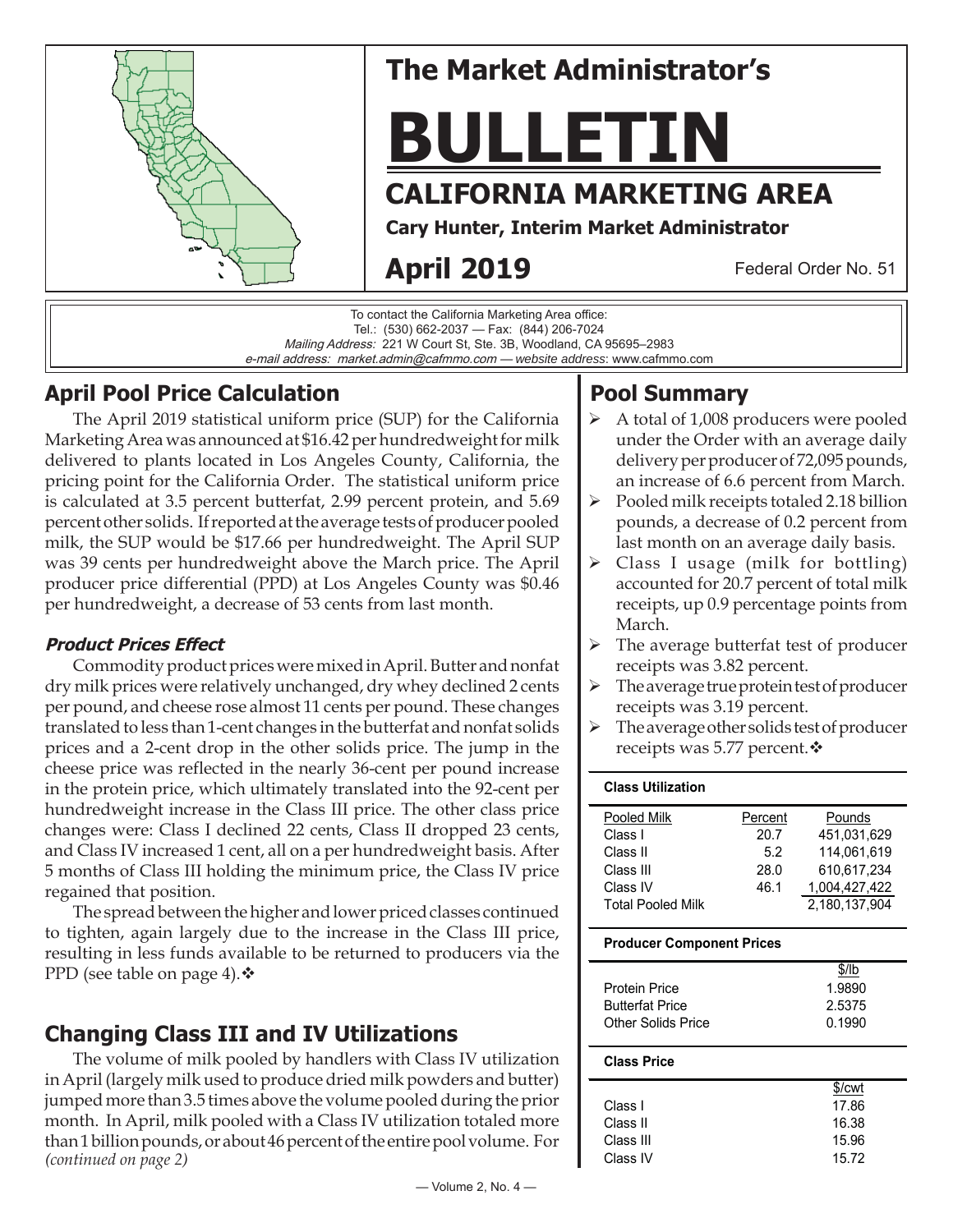#### **Changing** (continued from page 1) the March pool, Class IV volume equaled about 12 percent of the total. Conversely, pooled milk utilized in Class III during April (largely milk used to produce hard cheese and spreadable cheeses) dropped by 805 million pounds accounting for 28 percent of the pool volume, down from about 63 percent during the prior month.

While the daily average volume of milk pooled during April differed by just 0.2 percent from the March daily average, the volume of Class IV milk pooled was the largest and the volume of Class III was the smallest, in the 6 months that the California Federal Order (CFO) has been in place.

#### **Producer Price Differential and Statistical Uniform Price, by Zone Differential, April 2019**

|                                                                                                            | Zone                       |            | Producer<br>Price   | Statistical<br>Uniform |  |
|------------------------------------------------------------------------------------------------------------|----------------------------|------------|---------------------|------------------------|--|
|                                                                                                            | Differential <sup>1/</sup> | Adiustment | <b>Differential</b> | Price <sup>2/</sup>    |  |
|                                                                                                            | dollars per hundredweight  |            |                     |                        |  |
| As Announced:                                                                                              | 2.10                       | 0.00       | 0.46                | 16.42                  |  |
|                                                                                                            |                            |            |                     |                        |  |
| Other Zones:                                                                                               | 2.00                       | (0.10)     | 0.36                | 16.32                  |  |
|                                                                                                            | 1.80                       | (0.30)     | 0.16                | 16.12                  |  |
|                                                                                                            | 1.70                       | (0.40)     | 0.06                | 16.02                  |  |
|                                                                                                            | 1.60                       | (0.50)     | (0.04)              | 15.92                  |  |
| 1/<br>Differentials listed apply to zones included in the California Marketing Area. Outside of this area, |                            |            |                     |                        |  |
| differentials may be above or below this range. Differentials apply on a county basis.                     |                            |            |                     |                        |  |
| 21<br>Prices at 3.5 percent butterfat, 2.99 percent protein, and 5.69 percent other solids.                |                            |            |                     |                        |  |

#### **Pooling Changes**

Pool handlers must comply with milk pooling requirements but are able to elect to pool or not pool milk supplies depending upon such factors as the alignment of class prices, the projected statistical uniform price (SUP), and other handler specific demands. Changes in commodity prices (see article on page 1) resulted in the Class IV price being the lowest class price for the first time since the inception of the CFO. Since the Class IV price was below the calculated SUP in all differential zones (see accompanying table) there was an economic incentive for handlers to pool milk utilized in Class IV. The significant increase in Class IV utilization was likely influenced by these factors.

The price alignment for Class III milk was different with the Class III price below the adjusted SUP for all zones except the 1.60 differential zone where the Class III price was slightly above the adjusted SUP. With this scenario there is an economic incentive for handlers to opt not to pool milk with a Class III utilization. Since the 1.60 differential zone is a region with considerable Class III non-pool processing facilities, the alignment of April prices was a factor in handler's decisions to significantly reduce the volume of milk they choose to pool.

Changes in the volume of milk included in the Federal order pool in each class, the level of and spread between class milk prices, the component composition of the pooled milk, and the differential zone where pool milk is received at plants all impact the producer price differential (PPD). The April PPD declined 53 cents per hundredweight from the March value, and for the first time was modestly negative in the lowest \$1.60 differential zone.

#### **Changes in Component Tests**

Along with the changes in milk pooled there were

changes in the component composition of milk included in the pool. The average butterfat test for April was 3.82 percent, dropping from March's 3.98 percent. April's average protein test declined to 3.19 percent from March's 3.28 percent. When reviewing pool average statistics keep in mind that changes in what milk was pooled may be playing a role in changing statistics rather than solely seasonal production or farm management changes. ❖

## **Manufactured Dairy Products—2018 Summary**

USDA's National Agricultural Statistics Service recently released their *Dairy Products 2018 Summary.* This publication summarizes dairy products manufactured in the United States. The table on page 3 highlights selected products' changes from 2018 to 2017 and 2013.

#### **Cheese Production**

Nationally, total cheese production (excluding cottage cheese) grew 3.0 percent from 2017. The greatest increases were seen in Swiss (and other cheeses) and American, which both increased 3.6 percent. Other cheeses include such types as Hispanic, feta, Muenster, blue/gorgonzola, brick, Gouda, and some other varieties. Within this category, Hispanic jumped 8.9 percent, feta grew 6.0 percent, and blue/gorgonzola increased 3.6 percent from 2017. Total Italian cheese rose 3.0 percent; ricotta, included in Italian, increased 1.4 percent. Cream/ Neufchatel, brick, Gouda, and Muenster all reported declines from the previous year.

When compared to five years earlier, total cheese was up 17.3 percent. American and Italian rose 18.9 and 17.3 percent, respectively. Swiss and other cheeses grew 17.7 percent while cream cheese increased 8.6 percent. *(continued on page 3)*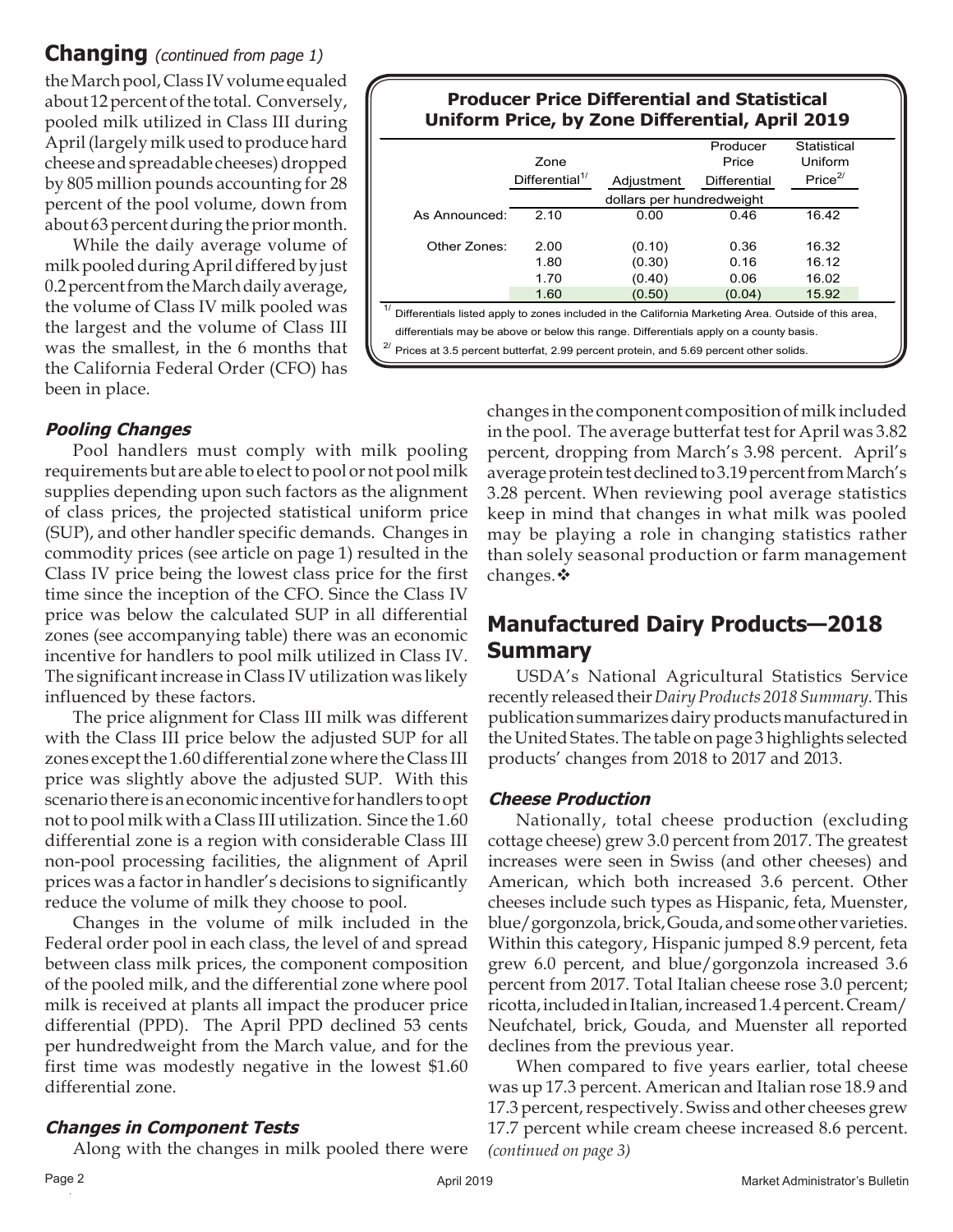### **Manufactured** (continued from page 2)

Within the other types, Hispanic cheese (which has the highest volume in this category) jumped 29.2 percent from 2013.

### **Other Products**

U.S. butter production increased 2.4 percent from 2017 to 2018; compared to 2013, it was up 1.5 percent. Nonfat dry milk (NFDM) decreased 3.4 percent from the previous year, but rose 20.0 percent from 2013. Yogurt declined 2.0 from the previous year and 6.9 percent from 5 years ago.

### **Leading States**

The top three cheese-producing states continued to be Wisconsin, California, and Idaho; New York was displaced in the number four position by New Mexico, which was number five in 2017. Wisconsin remained the number one producer of both American and Italian cheese. California continued to lead in Hispanic cheese, butter, unsweetened condensed, ice cream, and nonfat dry milk; it was second in yogurt production. New York remained the largest producer of yogurt, sour cream, and lowfat and creamed cottage cheese. State rankings were not available for many products due to having fewer than 3 handlers reporting.

### **Percent of Total Milk Production**

Of U.S. total milk production, 78.4 percent was used in manufactured products (21.6 percent sold for fluid use) in 2018, up from 77.7 percent in 2017 and 74.3 percent in 2013. $\ddot{\bullet}$ 

|                                |                           | <b>Total US Production</b> |
|--------------------------------|---------------------------|----------------------------|
|                                | of Manufactured Products  |                            |
|                                | Percent Change-2018 from: |                            |
|                                | 2013                      | 2017                       |
| Cheese                         |                           |                            |
| American <sup>^</sup>          | 18.9                      | 3.6                        |
| Italian+                       | 17.3                      | 3.0                        |
| Cream and Neufchatel           | 8.6                       | (0.4)                      |
| Other*                         | 17.7                      | 3.6                        |
| Total Cheese(excludes cottage) | 17.3                      | 3.0                        |
| <b>Butter</b>                  | 1.5                       | 2.4                        |
| NFDM~                          | 20.0                      | (3.4)                      |
| Yogurt                         | (6.9)                     | (2.0)                      |

^ Includes Cheddar, Colby, Monterey, and Jack.

- Includes ricotta, mozzarella, parmesan, provolone, and other Italian varieties.
- Includes Swiss, Hispanic, Muenster, feta, and other varieties. For human use.

## **Fortification Explained**

Fortification of fluid milk products was a topic addressed at the hearing that resulted in a Federal order encompassing the State of California effective October 17 for milk marketed on and after November 1, 2018. The issue of fortification was important because the State of California establishes component standards for fluid milk products (Class I or bottled milk) that are different than Federal standards. Since farm milk is typically characterized by component tests that are less than the State's standards, bottlers need to fortify certain milk products. Most commonly, it is Reduced Fat (2%) and Low Fat (1%) milk products that need to be fortified. California bottlers use different methods to meet the State standards that include adding nonfat dry milk, purchasing condensed milk from another plant, and condensing farm milk in the plant.

Federal orders have a long history of accounting for milk products that have added solids. While fortified fluid milk products are not as common in other regions of the country as they are in California, the accounting involved in dealing with fortification is the same under all Federal orders, including the California Order's neighbors, the Pacific Northwest Order (FO 124) and Arizona Order (FO 131). The accounting of fortification may seem

complicated but, in essence, it is fairly mechanical. In short, Federal orders value the increase in volume (displacement) caused by adding solids to milk as Class I, and the increased density of solids in the product as Class IV as shown in the example for 1% milk.



More information on fortification can be found on the Market administrator's website: www.cafmmo.com, including a video illustrating the concepts of fortification under Federal Order Information: Module–Fortification. [A fortification calculator is also available at: Sample](https://www.cafmmo.com/download-file/?s=true&folderMap=order.information&fileName=FOValuePerUnitCalculations20180906.xlsx)  Fortification Calculation. In addition to these two resources, there is also a three-part summary covering California's standards and how California Federal Order handlers met the State standards for the month of January 2019, the milk math of fortification, and how the obligations to a Federal order pool of handlers who fortify milk products may differ. The summary can be accessed under Federal Order Information at: [Fortification of Fluid Milk Products Under Federal Orders](https://www.cafmmo.com/download-file/?s=true&folderMap=order.information&fileName=Fortification+of+Fluid+Milk+Products+Under+Federal+Orders+and+the+Component+Standards+for+Products+Marketed+in+the+State+of+California.pdf&ia=inline)  and the Component Standards for Products Marketed in the State of California: January 2019.